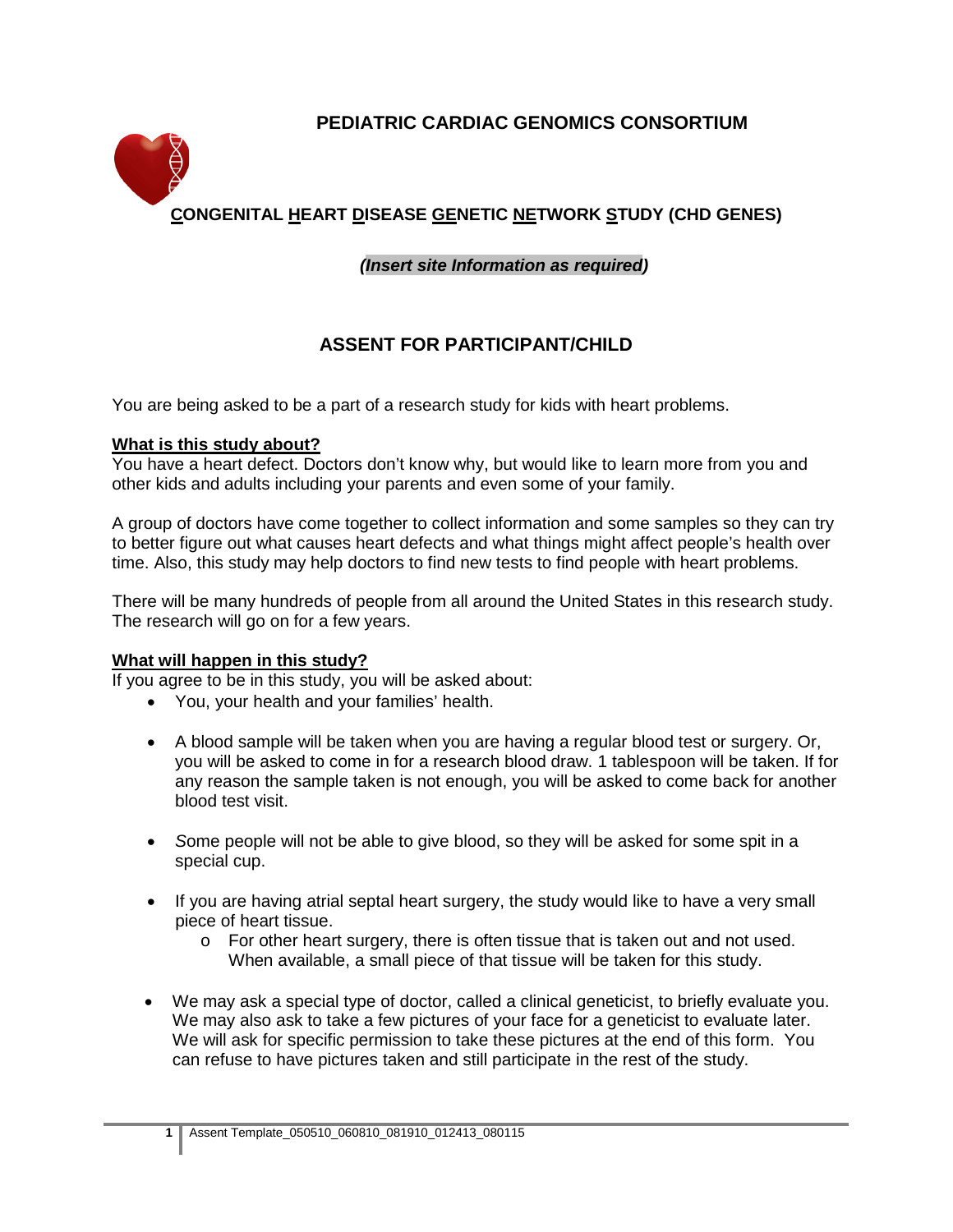• The study doctor/staff may call you up later in the study and ask how you are doing and how your health has been since the last time you met.

Your mom and dad may be in the study too. They will share information about themselves and their families and will be asked for blood too. Although the study would like to have kids and parents, if your parents don't want to be in the study, you can be in the study alone.

Other family, such as grandparents, sisters, brothers and cousins may be of interest to the study doctors. When the study doctor feels information from these other family members would be of use, you will be asked if it is OK to contact them. They may be asked to be in the study, give samples, and even have other heart testing done.

#### **Will being in the study hurt?**

- Blood draws may cause a small pinch, bruising, or even dizziness or fainting. There is also a very small risk of getting an infection because of the needle stick. If you are already giving blood or having surgery, taking a little extra blood at that time has no effect on you or your health.
- Giving information about yourself and your family may make you nervous. If this happens, let the study person know so you can talk about your feelings. The questions can be stopped at any time.
- Spitting in a cup is painless.
- There are no risks to having the genetics exam, but the exam may discover new medical conditions that were not known. Your identity can be revealed by a photograph. The photographs will be kept in a secured location and will only be shared with the study researchers. If the researchers want to use the photographs in a presentation or publication, the researchers will obtain special permission from you.
- Genetic Testing will be done on the blood. There is no direct pain when the blood is tested. The test findings will be put into the study research database and will not go to anyone other than the research team. The results will be added to the database with a super number, not anyone's name. No names will be in the database.
- If you are having an atrial repair surgery and are donating a sample, there is a very small risk of adding time to that surgery. If you are having other heart surgery, there is no risk to collecting tissue that is unused.

There may be unknown risks to being in this study, and they may develop during the study or after when the information is being looked at.

## **What do I get out of being in the study?**

There are no direct advantages to being in the study. However, your information along with all the others may someday help kids and adults who have heart problems.

## **Will it cost me anything to be in this study?**

There is no cost for being in the study.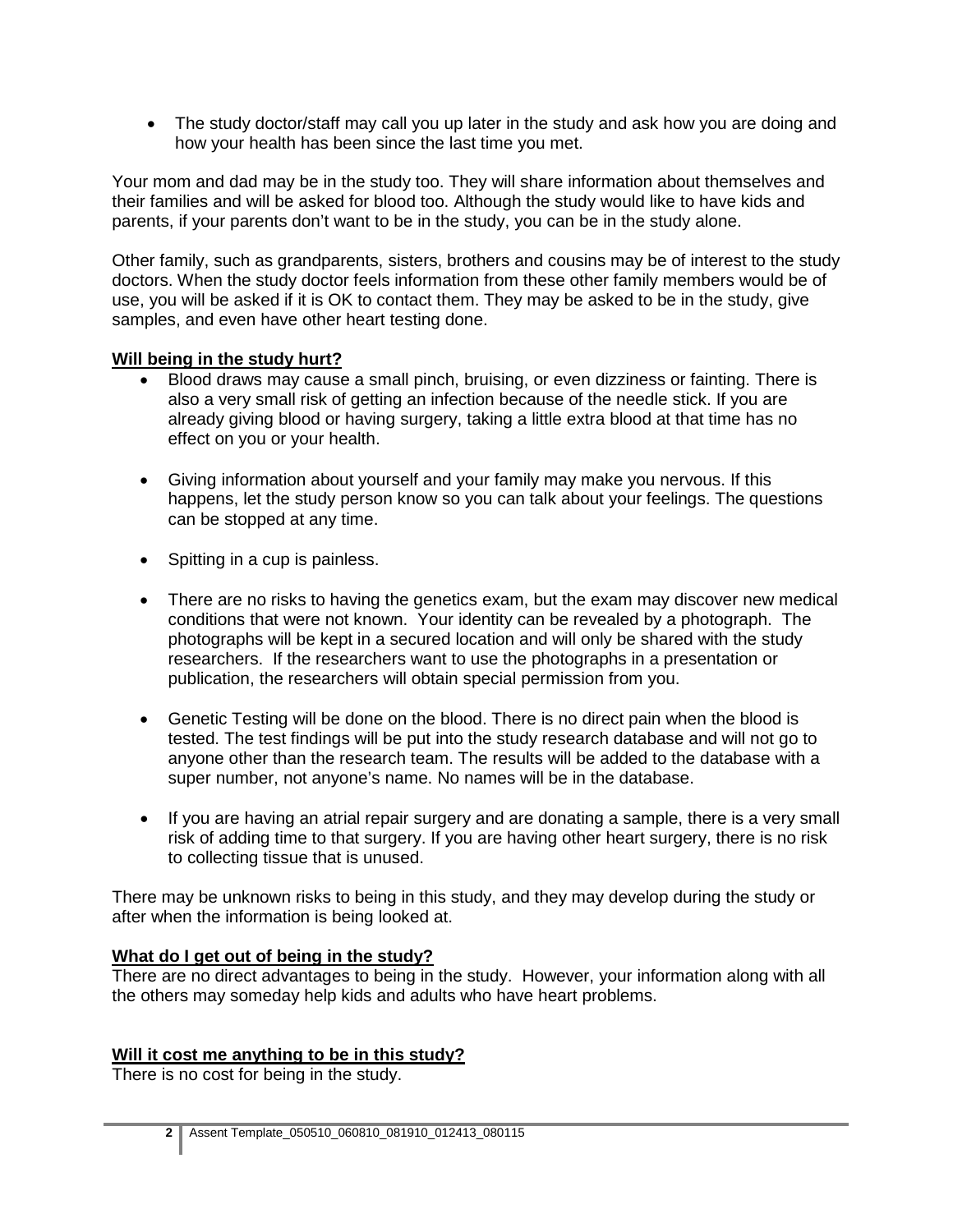# **Will I get any money for being in this study?**

No Or

You will get \$\$\$ for (Insert site-specific language).

## **What happens if I'm hurt because of the study?**

Tell the study doctor team member immediately if you think you have been hurt while in the study. Emergency medical care may be available**.** Money for pain, expenses, lost wages and other problems caused by an injury is not available. The NHLBI/NIH will not pay the bills for the care. (Insert site-specific language)

# **HIPAA and or SITE HIV POLICY LANGUAGE**

(Insert site-specific language)

## **How will my information be kept private?**

Information collected and test results for the study will not be put in your medical record.

Your information will be stored using a number and shared only with researchers who are studying heart defects.

To help protect your privacy, we have obtained a Certificate of Confidentiality from the government that says we don't have to tell other people what you tell us, even if a judge asks us. However, you should know if you tell us that you or someone else may be in serious harm, we will takes steps to get help, including notifying authorities.

## **Can I be taken out or ask to be taken out of the study?**

You may be taken out of the study at any time if the study doctor thinks it is better, if you can't finish the study, or if the study is stopped.

# **What other things should I know?**

- Being in this study is up to you and your parents. You are free to drop out at any time. If you drop out of the study, the information already in the database will stay.
- If you want your blood taken out of the study and thrown away, this needs to be shared with the study doctor in writing. Your samples will be destroyed once the study doctor has the letter.
- The study will be explained to you. It is important you understand what you need to do. Ask questions. If you want to be in the study, you and your parents will be asked to sign at the end of the form.
- This study has no treatment. So, your choices are to be in the study or not.

The National Heart, Lung, and Blood Institute (NHLBI) of the National Institutes of Health (NIH) is sponsoring this research.

# **Who do you call if you have questions about this study?**

If you have questions about this study or if you get hurt, call Dr.\_\_\_\_\_\_ at *(Telephone Number).*  If you have questions about your rights call (*Insert the name and title of the appropriate*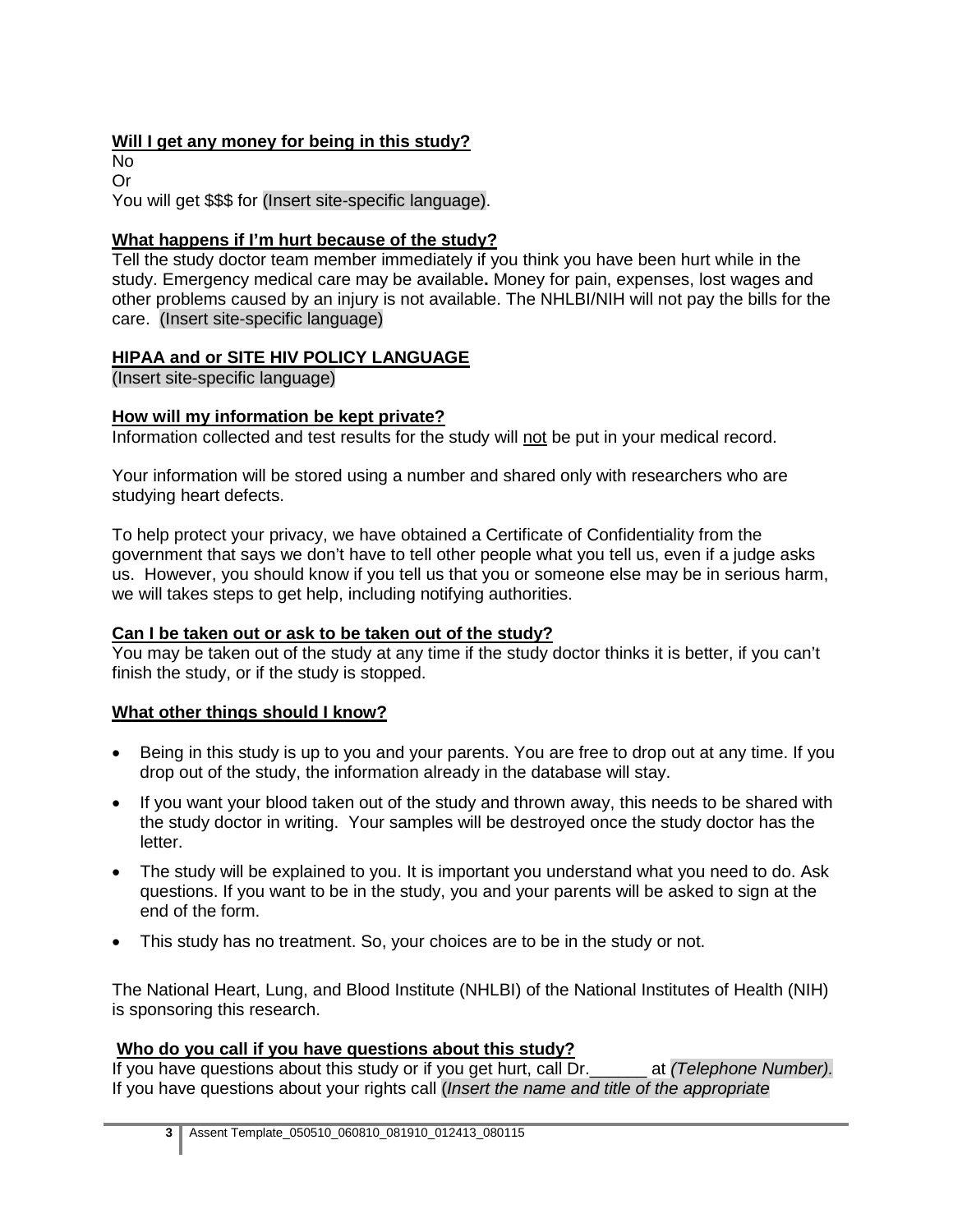*country/site-specific person)* at (*Insert the number)*, or if you prefer, direct your questions to the following address*: (Insert address of IRB patient representative here).*